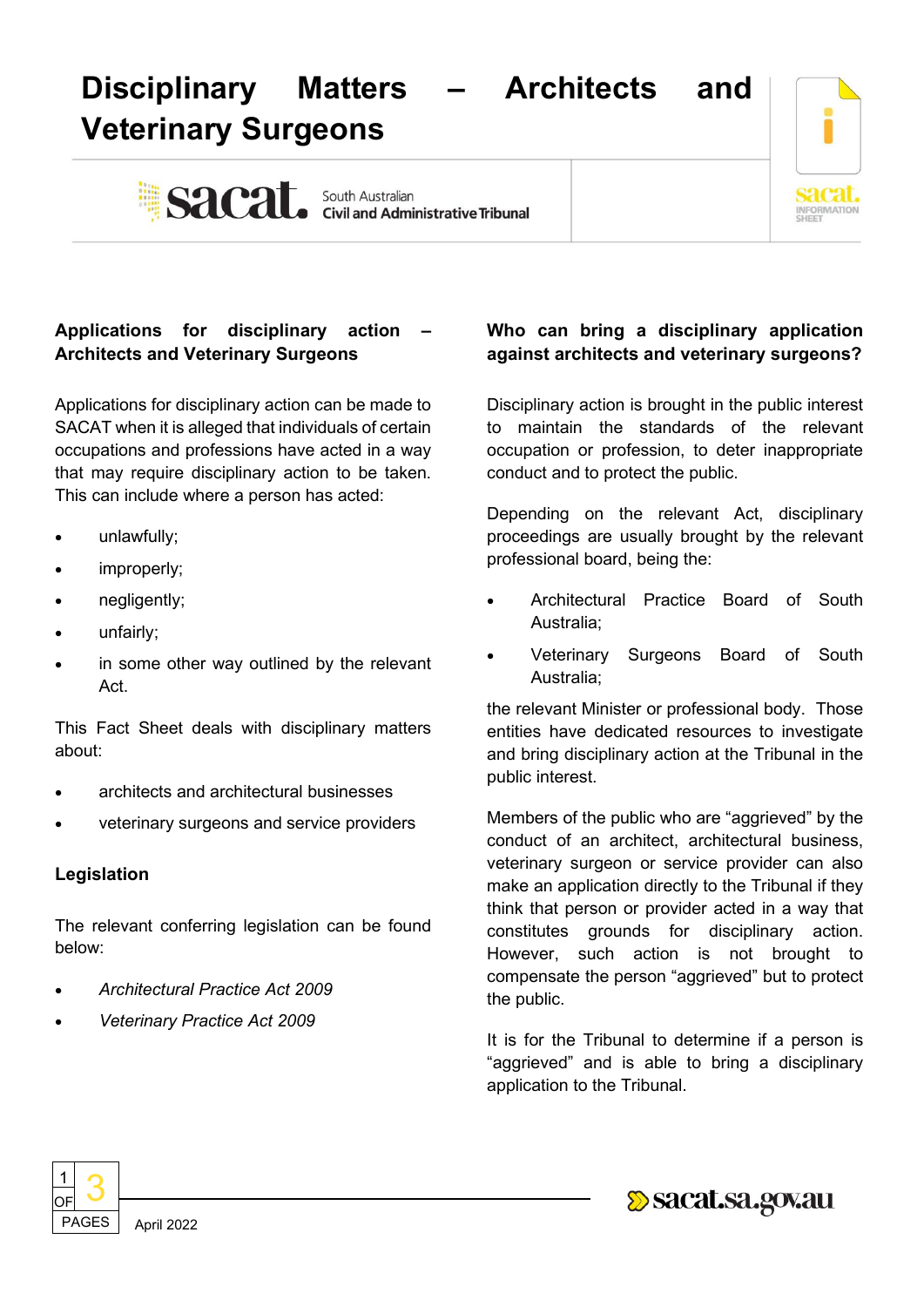

If the person "aggrieved" suffers from a mental or physical incapacity, a person acting on their behalf may also bring an application for disciplinary action to the Tribunal.

#### **What is involved in a disciplinary matter?**

Where an application for disciplinary action has been made to the Tribunal, the applicant must be able to:

- identify the legislative provision they wish to rely on;
- state and describe the conduct said to justify the disciplinary findings, and identify the relevant legislative provisions relied upon;
- identify the facts, acts or omissions alleged to constitute the conduct that justifies disciplinary action;
- provide any supporting documents; and
- pay any relevant application fees.

Applications for disciplinary action are adversarial proceedings and require the participation of both the applicant and respondent to put forward their version of the facts and applicable law before the Tribunal. The parties may need to call witnesses (including expert witnesses) and provide documents to prove or defend the allegations.

The applicant has an obligation to prove the allegations against the person they are bringing a disciplinary action against, this is known as the "onus of proof". The allegations must be proved by the applicant on the balance of probabilities.

#### **Do I need to be legally represented?**

Parties do not need to be legally represented in SACAT, but it can be helpful to seek legal advice before instituting or defending disciplinary



#### **Can costs be awarded against a party?**

Yes, because the proceedings are adversarial and one or the other party may be legally represented. At the end of the proceedings, depending on the outcome, the Tribunal may order one party to pay the other party's legal and other costs related to the proceedings.

#### **Process for disciplinary matters**

Once an application has been made, and any relevant fee has been paid, SACAT will provide a copy of the application, and any documents provided in support, to the person who is the subject of the application.

Within 21 days of receiving a copy of the application, the person must provide a response to SACAT.

SACAT will schedule a directions hearing shortly after the application is received. The directions hearing will usually be held four to six weeks after the application is first made.

At or after the first directions hearing, the Tribunal may decide that a further directions hearing is needed, refer the matter to a conference, or may decide that the matter is ready to go to a full hearing, where it will make a decision about the application.

#### **What SACAT can do in disciplinary matters**

If the Tribunal finds that there has been unlawful, improper, negligent, unfair or other relevant